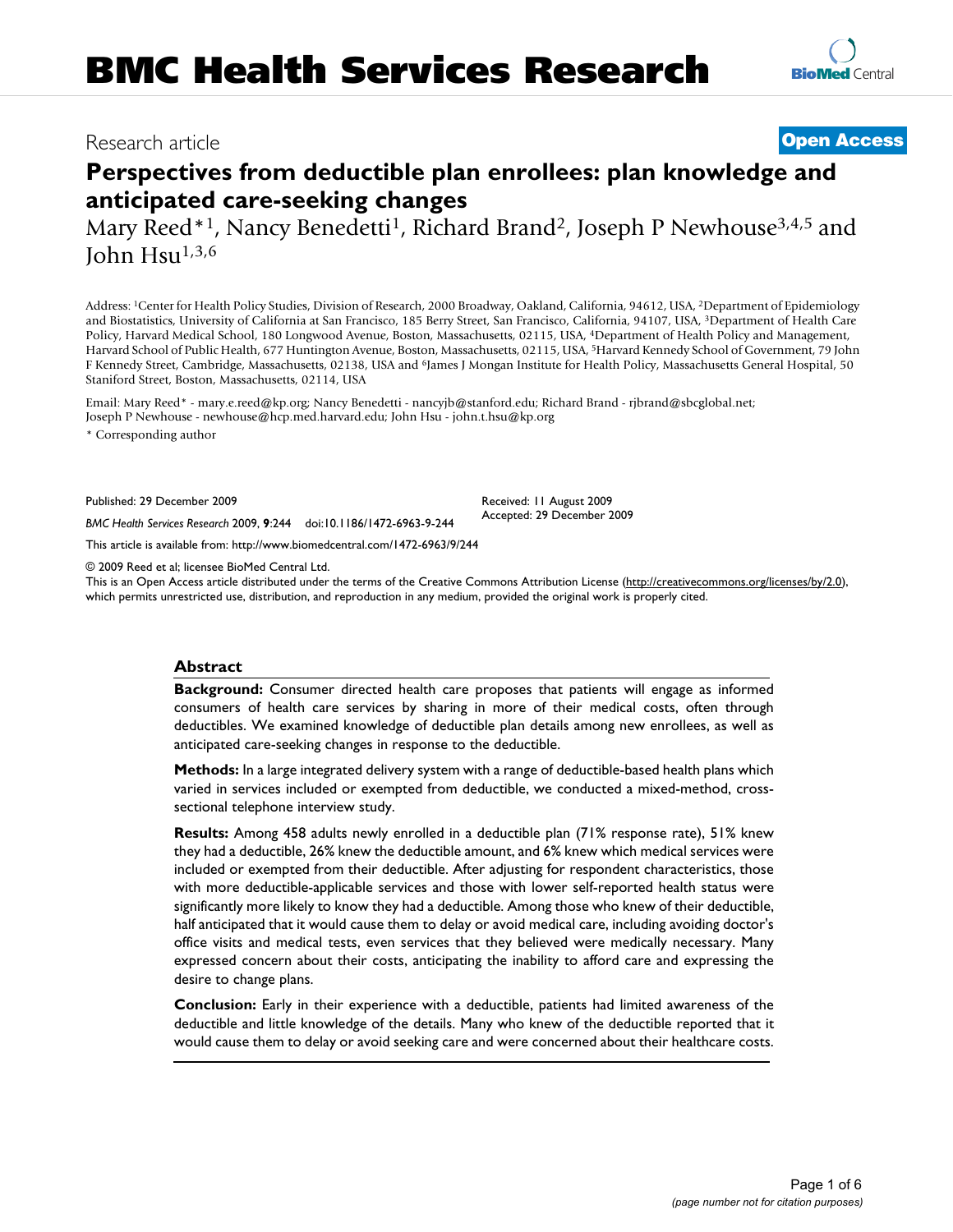# **Background**

An increasing number of patients are facing higher health insurance deductibles [1]. Often, preventive medical services are exempted from the deductible, which removes the cost barrier for those services, but adds to the complexity of the plan. While proponents suggest that having "skin in the game," helps patients avoid unnecessary care, some have raised concerns about the role of patients as informed consumers and questioned plans' effects on medical services utilization [1-7].

For the incentives to work, it is important for patients to understand their cost-sharing plan and be able to anticipate how much they will have to pay for various services when they need them. Currently, little is known about how well patients understand their deductible plans, and how they adapt their care-seeking behavior under these plans [8,9]. Since deductible plans have been shown to reduce patients' use of health services [10,11], it is important to examine whether new deductible plan enrollees plan to change their care-seeking behavior in response to the deductible.

In this study we examine deductible plan enrollees' knowledge of their plan at the beginning of the coverage year, and describe qualitative reports of anticipated changes in care-seeking in response to the deductible.

# **Methods**

# *Setting/Population*

Kaiser Permanente Northern California (KPNC) is an integrated delivery system (IDS) which newly began offering deductible health plans to enrollees of large employer groups in 2005. Cost-sharing plans varied by employer, but enrollees could not self-select their KPNC cost-sharing level. All study respondents had one of two types of deductible plans: the more generous plan had a deductible for hospital care and emergency department (ED) visits only; the less generous plan additionally included medical tests in the deductible. In both plans, patients paid a copayment for all office visits and generic drugs; some also faced a separate drug deductible for brandname drugs only. Family plan deductible amounts were twice the individual deductible amount.

Our source population included all adult (age ≥18) health plan members enrolled in a deductible plan through a large-group employer in January 2005 who had also been members in January 2004. We obtained a stratified random sample of 1,100 members: 550 from the population without a chronic disease and 550 from patients in the health plan's chronic disease registries for asthma, hypertension or diabetes. Since we did not find a statistically significant difference between the chronic and nonchronic disease populations in any of the analyses for this paper, we pooled these two groups. Telephone study eligibility criteria excluded those who did not have valid contact information (n = 139), were unreachable (n = 187), or with language barriers, cognitive impairment, or severe illness ( $n = 47$ ); we also excluded those who died ( $n = 1$ ) or left the health system or deductible plan  $(n = 72)$ .

# *Data*

In early 2005, we mailed a study introduction letter with a pre-paid reply postcard to our study sample. Research assistants called all who did not refuse participation (up to 15 times during various times of the day and week) obtaining verbal consent before beginning the interview. The Kaiser Foundation Research Institute Institutional Review Board approved the study protocol. Overall, 71%  $(n = 458)$  of all eligible subjects participated in the study: 74% from the chronic disease sample and 67% from the non-chronic disease population. Respondents were similar to non-respondents with respect to age, gender, plan characteristics, and chronic disease status ( $p > 0.05$ ).

To assess deductible knowledge, we asked if respondents had any medical deductible, the deductible amount, and if they had to pay the full price before reaching their deductible for hospital care, ED visits, medical tests, preventive office visits or non-preventive office visits. If respondents were unsure, the interviewer encouraged them to make an educated guess. For respondents who reported a deductible, we asked an open-ended question about how it would affect their care-seeking ("How do you think having a deductible will affect your choices and behavior regarding your healthcare?").

We also collected respondents' race/ethnicity, education level, marital status, annual household income, and health status. We obtained information on respondents' age, gender, and actual cost-sharing from health system administrative databases.

# *Analysis*

To assess cost-sharing knowledge, we calculated the percent of respondents who correctly reported having a deductible, and which services were included in the deductible. We considered the respondent correct if their self-reported deductible matched either their individual or family deductible amount. Since the study over-sampled patients with chronic disease, all analyses were either stratified or weighted. All multivariate analyses also adjust for this stratification variable. To examine the association between deductible knowledge and respondent characteristics, we used multiple logistic regression. We included the missing responses as a separate category for each variable.

We coded respondents' open-ended descriptions of the anticipated effect of their deductible on care-seeking into 13 specific categories, with responses coded into as many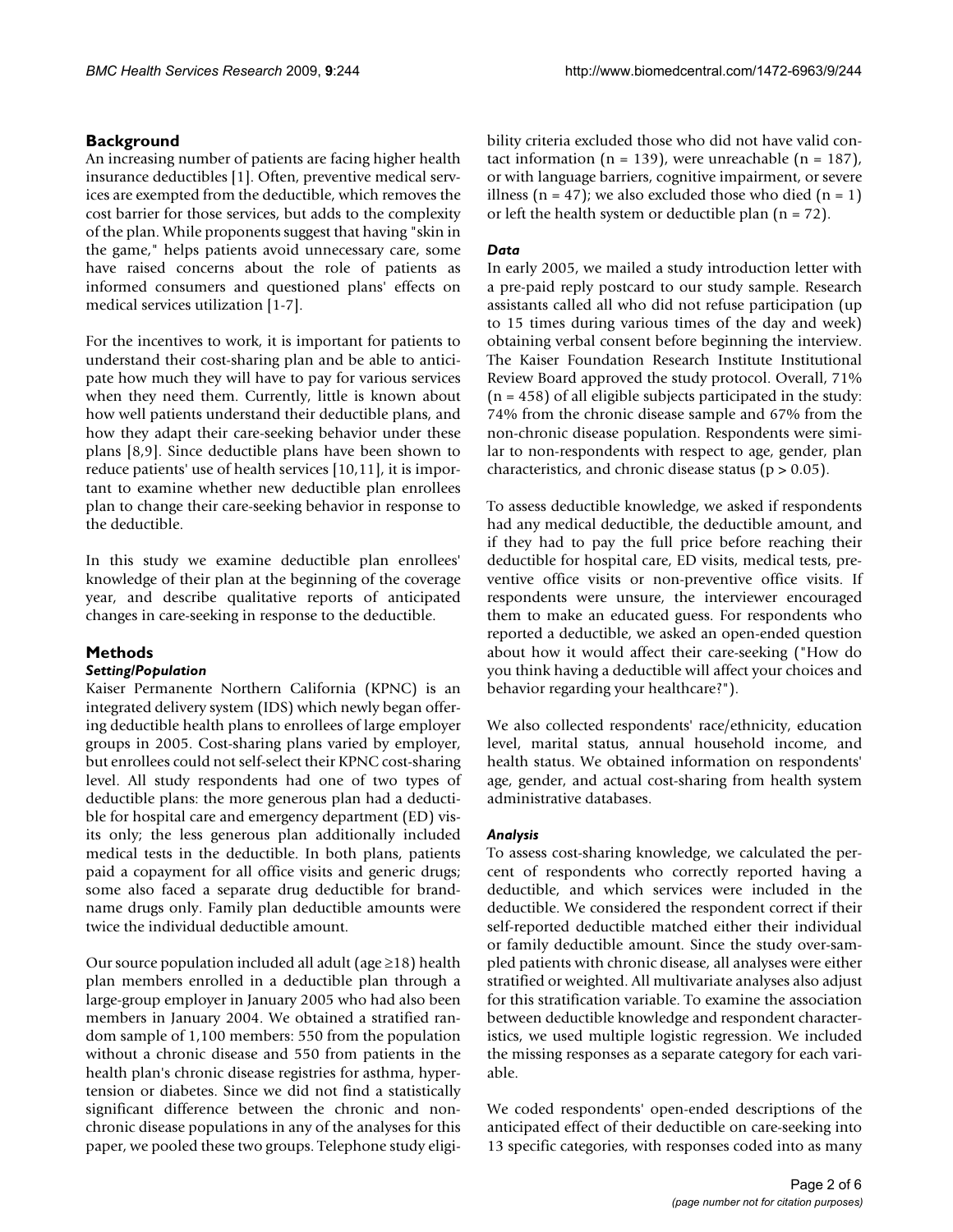categories as applied (from one to four categories per respondent). We then condensed these categories into four general themes (Table 1), grouping reports of changes in care-seeking into 'Decrease any medical care', reports of concerns or dissatisfaction with health care costs into 'Concern about costs', reports that the deductible would not affect care-seeking into 'No Change' and reports that of uncertain effects on care-seeking into 'Don't know/Not Sure'. Three researchers coded responses independently, with disagreements in coding resolved by assigning the code used by a majority of coders.

## **Results**

Participants had a mean age of 44.8 years, 56% were female, 76.0% reported white race/ethnicity, 44% had "excellent" or "very good" health, 68% had not graduated from college, and 16% had incomes of < \$35,000 (Table 1). Individual medical deductible amounts were \$250- \$1000 for the more generous plan and \$500-\$1000 for the less generous plan; 66% of respondents had a family plan; 46% had a brand-name drug deductible.

#### *Knowledge*

Overall, 49% of all respondents did not know that their plan included a deductible in 2005 (57.8% in the more generous plan, 35.0% in the less generous plan). Of all respondents, 26% did know their deductible amount and 6% knew which specific services were included or excluded from the deductible. Altogether, 5% of all respondents correctly knew that they had a deductible, knew the deductible amount and knew which services applied to the deductible. Figure 1 shows respondents' knowledge of having a deductible, and deductible covered services by plan generosity.

While hospital care and emergency department visits were included in all respondents' deductibles, 81% did not know that they had to pay the full price before reaching

|  |  | Table 1: Characteristics of Respondents |  |  |
|--|--|-----------------------------------------|--|--|
|--|--|-----------------------------------------|--|--|

the deductible. Among patients' whose deductible included medical tests (less generous plan), 72% did not know that they had to pay the full price; among those whose deductible excluded medical tests (more generous plan), 38% mistakenly thought that they had to pay the full price for medical tests. Office visits were excluded from all deductibles in this population, but 11% of all respondents mistakenly thought that they had to pay the full price for office visits.

In multivariate analyses (see Additional File 1), respondents with a less generous plan and those with a separate prescription drug deductible were significantly more likely to know they had a medical deductible, and respondents with excellent/very good self-reported health status were less likely to know they had a deductible.

#### *Anticipated changes in care-seeking*

Among respondents who knew of their deductible, 83% responded to the open-ended question about its affect on their care-seeking behavior. We coded all responses into four broad themes with 13 sub-categories (allowing for coding into multiple categories). Table 2 shows each of the specific response categories and the general themes, the percent of respondents whose response fit into these categories and a brief quotation as a key example of those responses.

Overall, 51% of respondents reported that the deductible would cause them to decrease or delay their use of medical care, including going to the doctor less, getting fewer medical tests, going to the emergency room less, and thinking twice about or delaying care. Often these respondents described that they would reduce care-seeking even for types of care that they believed were clinically necessary (see examples in Table 2). In addition, 26% of respondents indicated that they were concerned about their costs under the deductible plan, including wanting

|                                               | <b>Total</b> | <b>Non-Chronic</b><br><b>Disease</b> | <b>Chronic Disease</b> |
|-----------------------------------------------|--------------|--------------------------------------|------------------------|
| Female gender*                                | 55.8%        | 57.7%                                | 48.4%                  |
| Age*:                                         |              |                                      |                        |
| 18-29 years                                   | 16.1%        | 18.3%                                | 7.6%                   |
| $30-49$ years                                 | 54.6%        | 59.1%                                | 37.2%                  |
| 50-64 years                                   | 26.7%        | 21.2%                                | 48.0%                  |
| 65+ years                                     | 2.6%         | 1.4%                                 | 7.2%                   |
| Race: Non-white                               | 36.4%        | 38.0%                                | 30.7%                  |
| Married                                       | 65.8%        | 65.8%                                | 65.9%                  |
| Education: Less than college graduate         | 68.1%        | 68.8%                                | 65.5%                  |
| Household income: <\$35,000                   | 16.0%        | 15.2%                                | 19.0%                  |
| Self-reported health: Excellent or very good* | 56.1%        | 60.1%                                | 40.8%                  |

\*p < 0.05 between samples.

Total percentages are population estimates weighted for sampling proportions.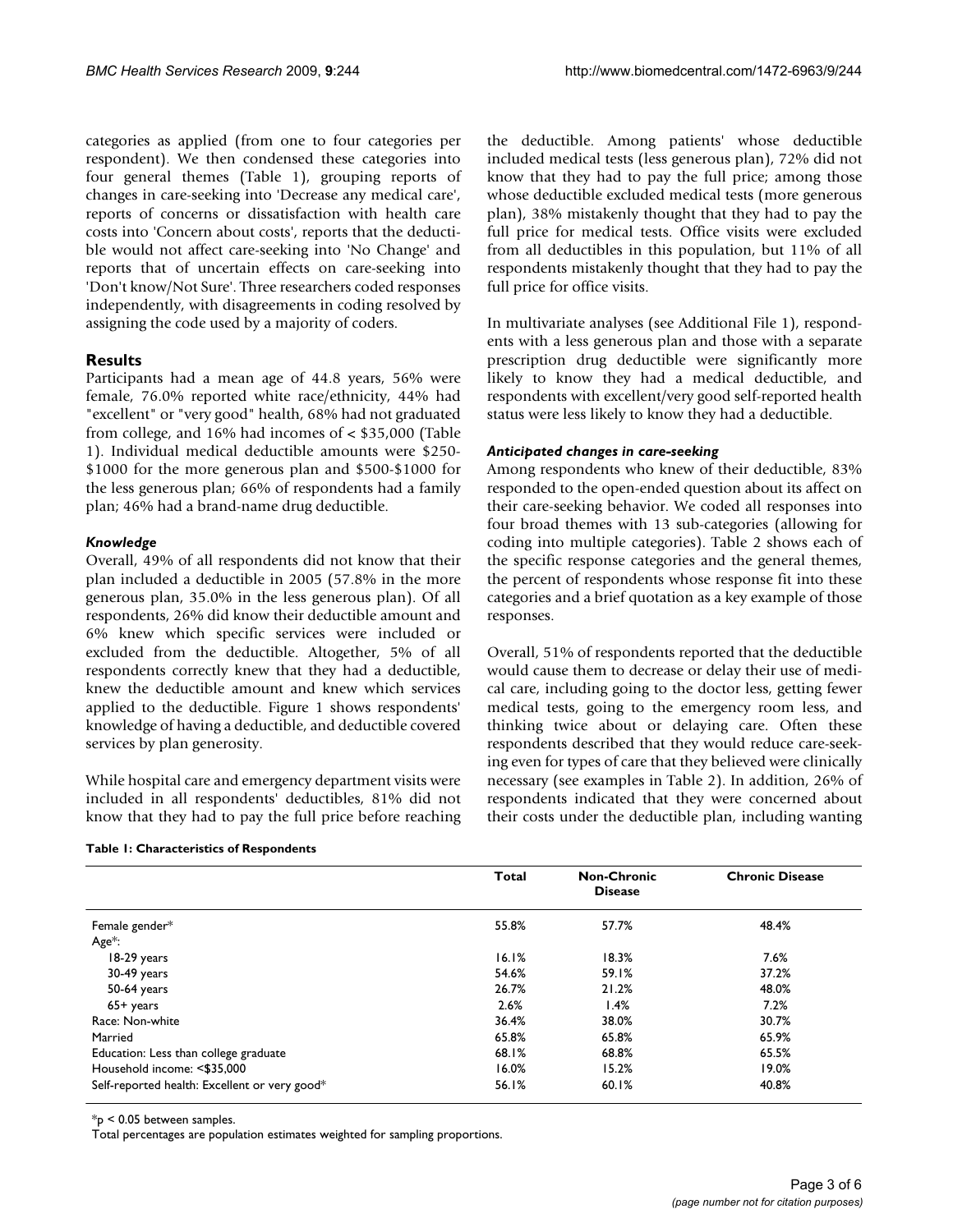

- $\Box$  Did not know their plan included a deductible
- Knew plan included a deductible but NOT which specific services were included/excluded
- Knew plan included a deductible AND which services were included/excluded

Note: Analyses weighted for sampling proportions. In the more-generous deductible plan more services were exempt from the deductible, in the less generous deductible plan more services were included in the deductible.

# Respondent knowledge of having a dedu **Figure 1** ctible and of deductible-covered services

#### **Respondent knowledge of having a deductible and of deductible-covered services**.

to change to another health plan, having difficulty affording health care, being unhappy with the deductible plan, and being uncertain about health care costs under this plan (see examples in Table 2). Many respondents also reported that they did not expect to change their care-seeking behavior (24%). A small percent of respondents reported that they were uncertain about how the deductible would affect their care-seeking behavior (4%).

#### **Discussion**

Early in their experience with a new deductible plan, we found that only half of respondents knew they had a deductible and only a quarter knew the amount. Very few knew which specific services were included in their deductible. Over half of those who knew of their deductible reported that they planned to delay or avoid seeking medical care in response.

We found that respondents in the less generous plan were significantly more likely to know they faced a medical deductible, as were those with a prescription drug deductible. Those with worse self-reported health were significantly more likely to know of their deductible, suggesting that patients with more clinical need or use may be more knowledgeable about their health plan, but in multivariate analyses we did not find significant differences in plan knowledge between patients with and without chronic diseases. Particularly among patients with more clinical need, patient knowledge of benefits would likely improve somewhat with longer-term experience with these plans. Still, we found that exceedingly few respondents (6%) knew exactly which services were included in or exempt from their deductible, which raises concerns about patients' ability to successfully navigate the health-care system while facing the complex benefit structures of most deductible plans. For example, patients who are unaware of plan exemptions may unnecessarily avoid preventive care. Our previous studies showed similarly that patients have limited knowledge of their cost-sharing details in non-deductible plans [8,9]. Employers and health plans need to be especially proactive in educating patients about the details of their plans during transitions in complex deductible benefit structures.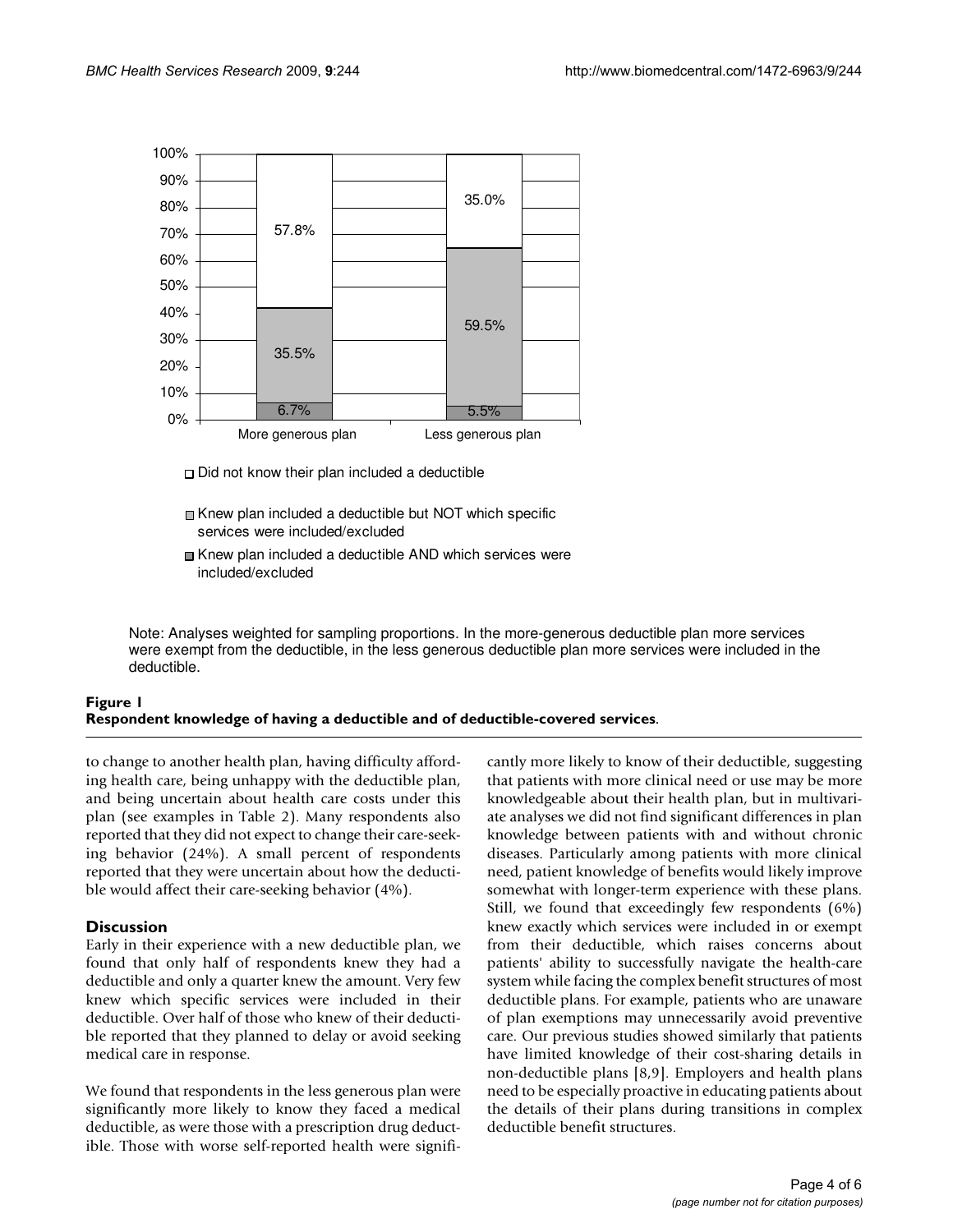| Care-seeking behavior change category % |       | Key Example                                                                                                                                                                                                                                           |
|-----------------------------------------|-------|-------------------------------------------------------------------------------------------------------------------------------------------------------------------------------------------------------------------------------------------------------|
| Decrease or delay medical care          |       |                                                                                                                                                                                                                                                       |
| Use less care (type not specified)      | 26.1% | I know it's going to cost quite a bit, so I won't go quite as much.                                                                                                                                                                                   |
| Go to the doctor less                   | 9.6%  | I don't make any doctor appointments, and don't go to my made appointments. I need to go to a<br>specialist. I will probably spend at least \$500 a year [deductible amount].                                                                         |
| Get fewer medical tests                 | 4.4%  | It's going to lower my ability to have healthcare because I can't afford it. I have 6 different chronic<br>diseases and have to put off blood tests for 3 months. This means I can't afford to get better - it's<br>too expensive to get healthy now. |
| Go the ED less                          | 3.1%  | I'd just wait until I was sure it was dangerous before shelling out all that money for nothing.                                                                                                                                                       |
| Use fewer prescription drugs            | 2.2%  | It affects a lot -This year I'm trying not to refill the new expensive medication.                                                                                                                                                                    |
| Reconsider/Delay seeking medical care   | 11.2% | I will re-think decisions up to the deductible. It's pricey with three kids.                                                                                                                                                                          |
| Use out-of system care                  | 2.4%  | I will go to a free clinic instead.                                                                                                                                                                                                                   |
| Concerned about deductible costs        | 25.8% |                                                                                                                                                                                                                                                       |
| Change to another health plan           | 15.1% | I have looked for another insurance carrier, and as soon as I find one we will change.                                                                                                                                                                |
| Can't afford health care                | 14.7% | I can't afford to take all medications I need. I might even have to buy less food to afford<br>medication. I am going to look into other plans.                                                                                                       |
| Unhappy with my deductible plan         | 8.3%  | This plan wasn't a good choice, it's easier to have a flat rate instead of a guessing game.                                                                                                                                                           |
| Uncertain about my costs                | 6.5%  | We pay so much money and I don't know how much anything costs.                                                                                                                                                                                        |
| Uncertain about effects                 | 3.8%  | I really don't know - I'm very healthy.                                                                                                                                                                                                               |
| No expected effects                     | 24.0% | It doesn't impact me at all. I should help pay for my medical services, so it's pretty fair.                                                                                                                                                          |

**Table 2: Anticipated changes in care-seeking: "How do you think having a deductible will affect your choices and behavior regarding your health care?**

Question asked among respondents who knew they faced a deductible (n = 172). Respondents could report responses in multiple categories. Percentages are weighted for sampling proportions.

Almost half of respondents reported that the deductible would cause them to decrease their use of health care. One in ten reported the deductible would cause them to reduce physician visits, even though office visits were excluded from the deductible. Over 25 percent reported having concerns about costs under the deductible. Still, almost one out of four respondents did report that deductible costs would not affect their care-seeking behavior. Despite frequent reports of planned changes in care-seeking, patients' actual care-seeking decisions may differ. It is important to continue monitoring the ongoing effects of deductibles and other consumer directed health plans on patient care-seeking behavior to understand which types of patients change their behavior, and whether patients respond by reducing discretionary services or avoiding clinically urgent medical care.

While some early studies of deductible plan configurations did not find that patients were deterred form seeking preventive-care [2,12], patient vulnerability to out-ofpocket costs varies widely according to the features in their plan design, including health savings accounts or reimbursement arrangements (HSA or HRA). It is also important to study patient knowledge and behavior across these plan variations. While the deductibles in our study were relatively modest for so-called high deductible plans, the plans were not supplemented by an employer contribution to an HSA or HRA. Similarly, while the study findings are based on experiences within one integrated delivery system, patients elsewhere with higher deductible levels could make even larger changes in care-seeking and be more concerned about these out-of-pocket costs.

#### **Conclusions**

Patients newly enrolled in a deductible plan had limited knowledge of having any deductible, including rarely being aware of which services are deductible-exempt. The limited knowledge raises concerns about patients' ability to engage as informed consumers of healthcare, especially in an environment of consumer-directed health plan designs with additional complex features such as healthcare savings accounts. At minimum, more effective efforts to educate consumers about the working of their plan are needed.

Half the patients who knew of their deductible reported that they planned to delay or avoid care. It is important to continue to monitor patient perceptions of their benefit plan and to determine if poor knowledge of deductible health plans combined with decreased health care utilization adversely affects health care outcomes.

#### **Competing interests**

Newhouse is a director of and holds equity in Aetna, which sells high deductible health plans. The other authors declare that they have no competing interests

# **Authors' contributions**

MR made substantial contributions to the study's conception and design; data collection, analysis and interpreta